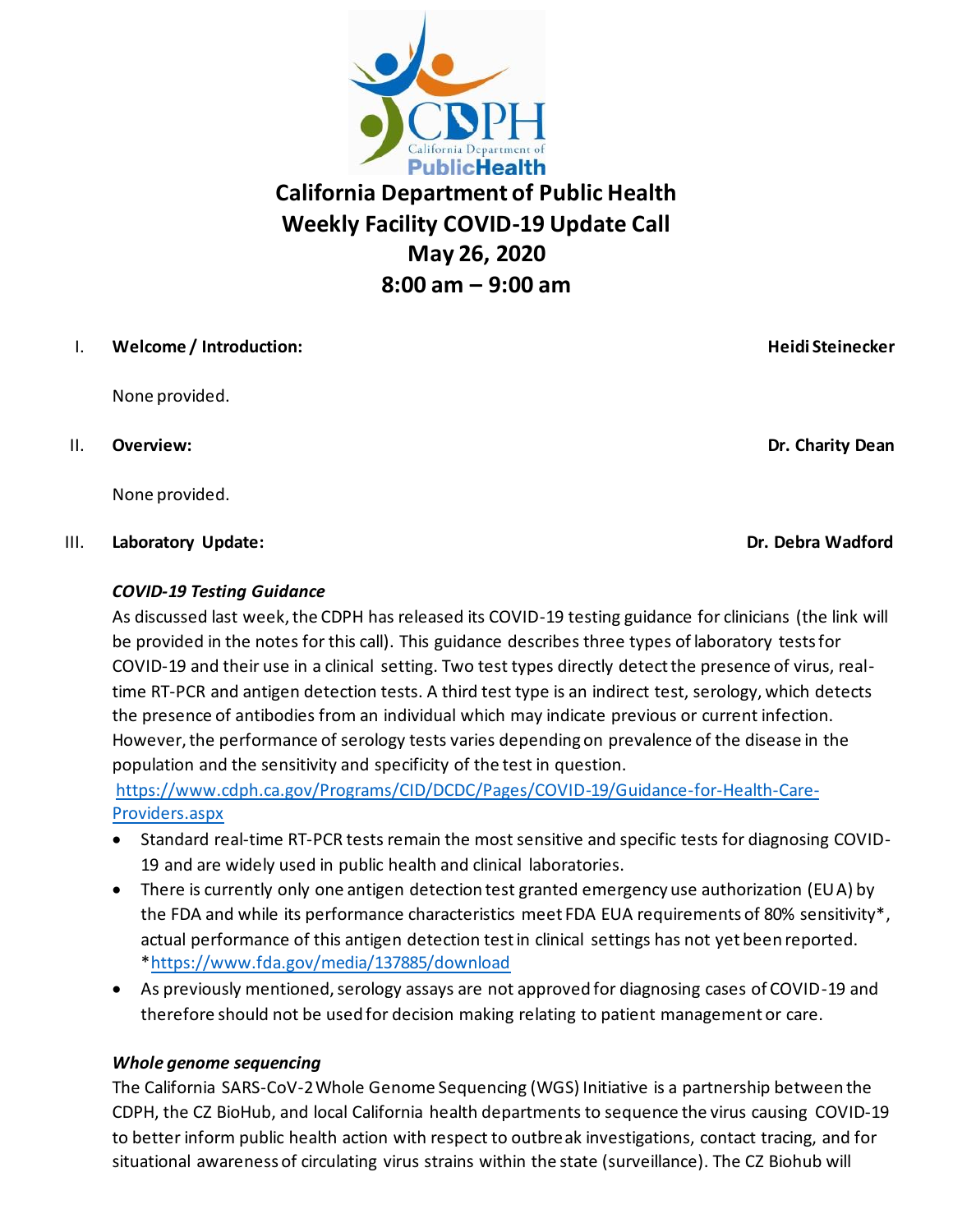provide free WGS for local health jurisdictions and will also provide the technology, training and tools for local health departments and public health labs to do WGS at their own facilities. All virus sequences generated will be made publicly available on GISAID and nextstrain.org websites.

# *Select Guidance Links:*

Specimen collection:

<https://www.cdc.gov/coronavirus/2019-nCoV/lab/guidelines-clinical-specimens.html>

Lab Safety:

<https://www.cdc.gov/coronavirus/2019-ncov/lab/lab-biosafety-guidelines.html>

FDA documents and guidance: EUA:

[https://www.fda.gov/medical-devices/emergency-situations-medical-devices/emergency-use-](https://www.fda.gov/medical-devices/emergency-situations-medical-devices/emergency-use-authorizations)

[authorizations](https://www.fda.gov/medical-devices/emergency-situations-medical-devices/emergency-use-authorizations)

# FDA Serology guidance:

[https://www.fda.gov/medical-devices/emergency-situations-medical-devices/eua-authorized](https://www.fda.gov/medical-devices/emergency-situations-medical-devices/eua-authorized-serology-test-performance)[serology-test-performance](https://www.fda.gov/medical-devices/emergency-situations-medical-devices/eua-authorized-serology-test-performance)

The California COVID-19 Testing Task Force: [https://testing.covid19.ca.gov](https://testing.covid19.ca.gov/)

This past Friday, CDPH release[d AFL 20-53](https://www.cdph.ca.gov/Programs/CHCQ/LCP/Pages/AFL-20-53.aspx) which provides recommendations for testing of health care personnel (HCP) and residents at skilled nursing facilities (SNF). On this morning's call, I'm going to provide an overview of the guidance in this AFL, a few items of particular interest to both hospitals and SNF, and some general principles about the use of testing to help inform infection prevention and control (IPC) measures; for our Thursday SNF IPC call, I will go over the recommendations in more detail and from a more practical standpoint.

The AFL includes guidance for SNF to establish a plan for baseline, surveillance, and response-driven testing of SNF residents and HCP to help detect introduction of COVID-19 to a facility as early as possible and to target infection prevention and control measures such cohorting of residents and HCP to help separate positive from exposed and negative individuals and prevent transmission within the facility. The AFL includes a link to a [flowchart](https://www.cdph.ca.gov/Programs/CHCQ/LCP/CDPH%20Document%20Library/AFL-20-53-Attachment-01.pdf) which illustrates the connections among baseline testing of all SNF residents and HCP and regular surveillance testing of SNF HCP for facilities without known cases, ongoing testing of symptomatic residents and HCP, and more aggressive response-driven testing of residents and HCP as soon as a case is identified in order to inform cohorting to contain transmission.

The AFL also includes guidance for testing residents prior to admission or readmission, including transfers from hospitals or other healthcare facilities; if the hospital does not test the patient, the SNF must test upon admission. Newly admitted or readmitted residents that test negative prior to or upon admission/readmission should be quarantined in a single room or separate observation area in the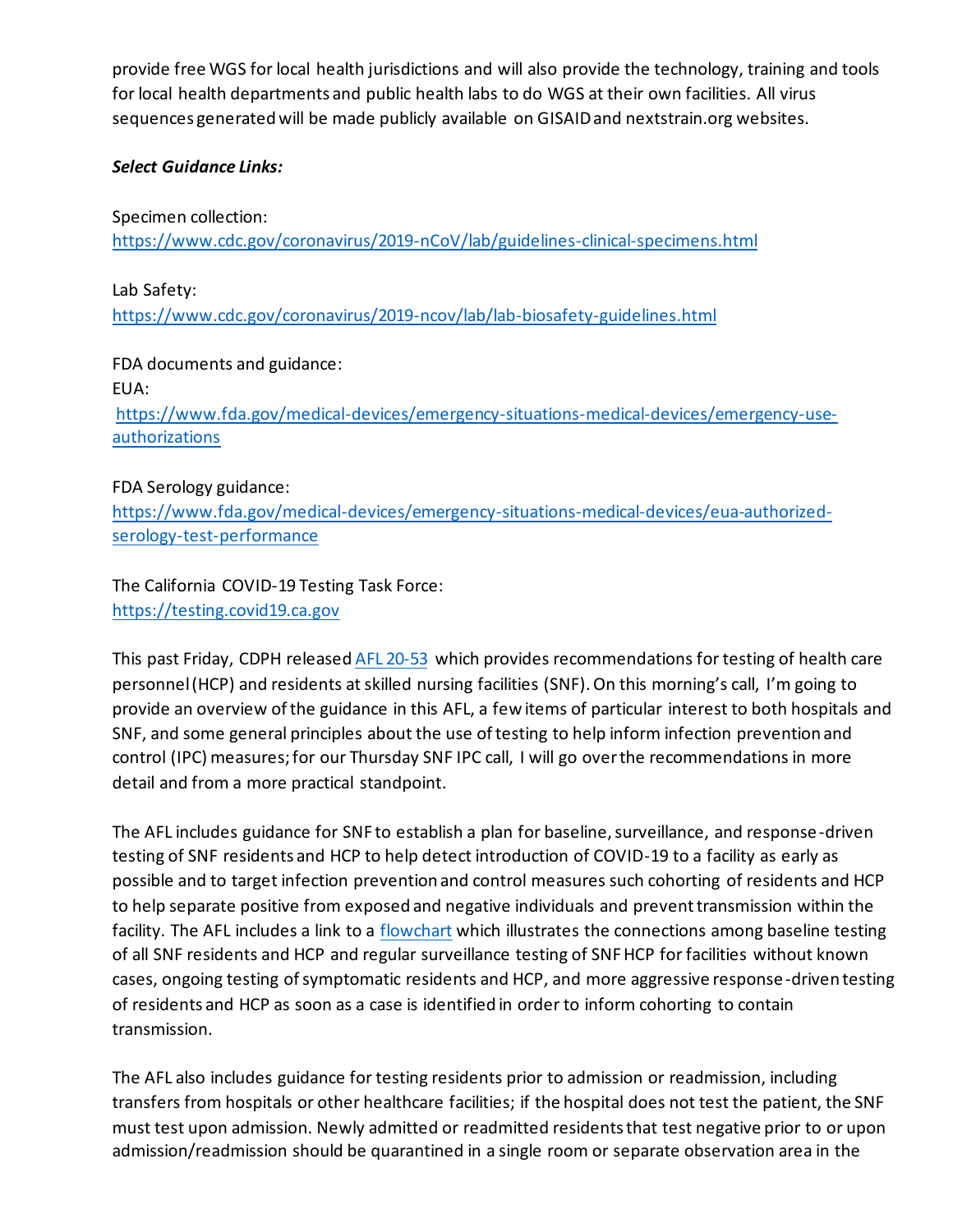facility for 14 days and then retested; if negative, the resident can be released from quarantine into the general or negative population.

As with any testing, SNFs as well as other healthcare facilities must understand that testing does not replace or preclude other infection prevention and control interventions, including monitoring all HCP and residents for signs and symptoms of COVID-19, universal masking by HCP and residents for source control, use of recommended personal protective equipment, and environmental cleaning and disinfection. When testing is performed, a negative test only indicates an individual did not have detectable infection at the time of testing; individuals might have SARS-CoV-2 infection that is still in the incubation period or could have ongoing or future exposures that lead to infection – this is the rationale for the quarantine or observation period for new admissions/re-admissions that test negative upon admission, as well as the rationale for maintaining a separate cohort of residents who had a negative test result upon response-driven testing but were exposed within the last 14 days.

### IV. **Remdesivir Update: Dr. Philip Peters**

### *Remdesivir Distribution Update for all Healthcare Facility Call*

As distributing remdesivir is a new process we wanted to continue to provide weekly updates. Since last week's call, CDPH has received a third shipment of remdesivir from the federal government that arrived on Friday, May  $22^{nd}$  and consisted of 432 cases of 40 doses each. This is likely to be our largest shipment, and our last shipment until early June. As most counties are moving into Stage 2 of modifying the Stay-at-Home order, we are closely monitoring for increased hospitalization rates. To account for potential changes in COVID-19 related hospitalizations occurring over the next two weeks, CDPH is distributing 50% of this shipment based on May 22 data for hospitalized patients with confirmed COVID-19. The other 50% will be distributed based on May 29 hospitalization data.

The excel spreadsheet that details remdesivir distribution to each county continues to be updated and posted on the CDPH website on the guidance page

[\(https://www.cdph.ca.gov/Programs/CID/DCDC/Pages/Guidance.aspx](https://www.cdph.ca.gov/Programs/CID/DCDC/Pages/Guidance.aspx)) under remdesivir and a link will be provided in the meeting notes:

https://www.cdph.ca.gov/Programs/CID/DCDC/CDPH%20Document%20Library/COVID-

19/CaliforniaRemdesivirAllocationandDistribution%20\_5-23-20.xlsx

We expect to receive a fourth allotment from the U.S. government in early June and that allotment is likely to be half the size of our most recent shipment.

The federal government is now publicly posting the remdesivir allocation to all the states and the website link will also be provided in the meeting notes if you are interested in viewing. <https://www.phe.gov/emergency/events/COVID19/investigation-MCM/Pages/remdesivir.aspx>.

Please note the Veterans Administration and the Department of Defense have separate allocations. Finally, in the past week, a preliminary analysis of data from the NIH Adaptive COVID-19 Treatment Trial was published.

[https://www.nejm.org/doi/full/10.1056/NEJMoa2007764?query=featured\\_home](https://www.nejm.org/doi/full/10.1056/NEJMoa2007764?query=featured_home)

The main finding was a 32% faster time to recovery (11 days vs. 15 days) for participants who received remdesivir compared with those who received placebo (p<0.001). Results also suggested a survival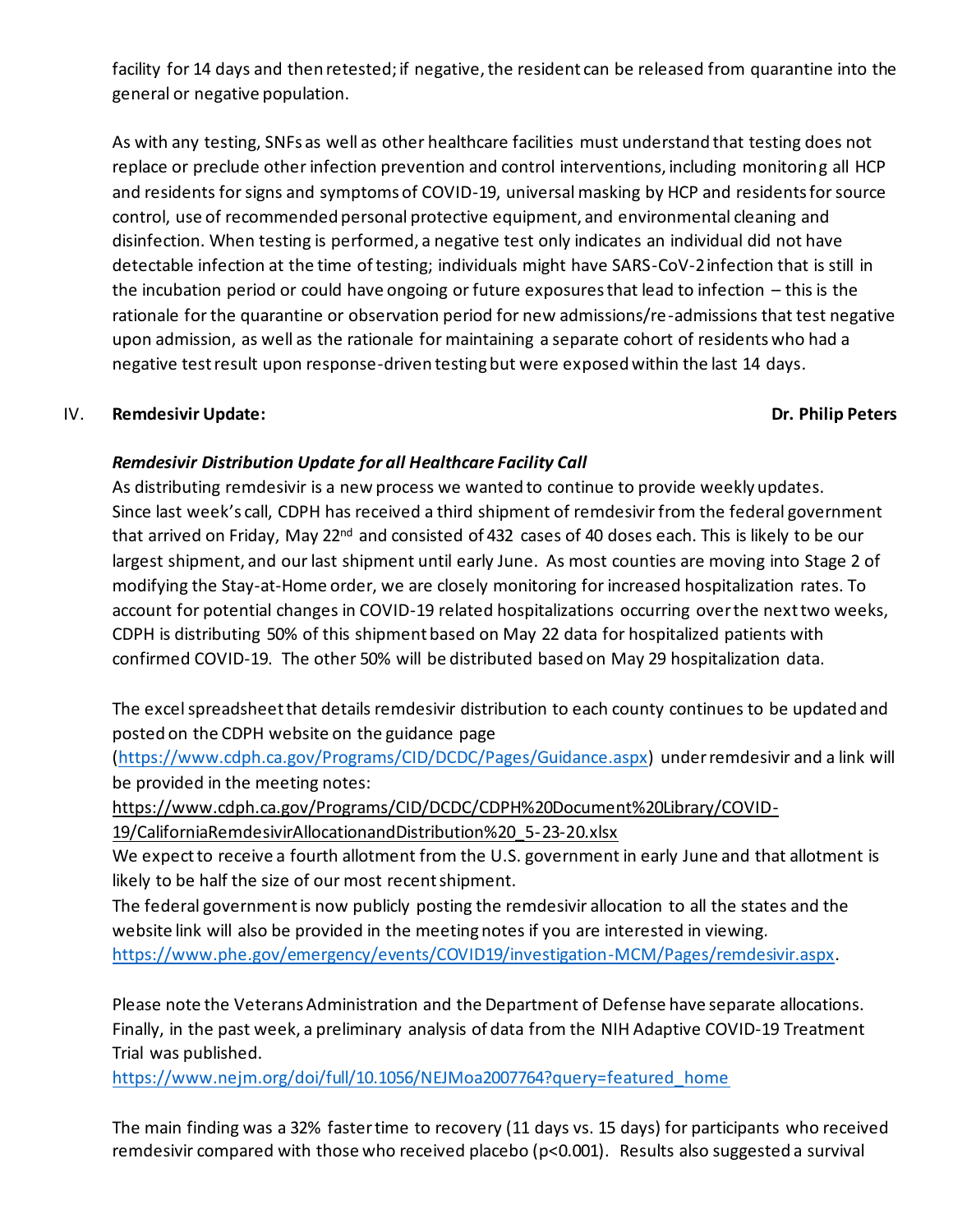benefit, with a mortality rate of 7.1% for the group receiving remdesivir versus 11.9% for the placebo group (p=0.059). In a subgroup analysis, participants with hypoxemia who required oxygen therapy but not mechanical ventilation (or high-flow oxygen or noninvasive ventilation) had the most benefit. These findings suggest that identifying COVID-19 illness early and starting treatment in people with hypoxia before they have progressed to require mechanical ventilation could maximize the individual and public health benefit of this medication. However, it is important to note there may be benefit of remdesivir in intubated/more severely ill patients as well; the current data are limited by lack of follow-up time. Also, in this study, there was no difference between patients who were started at < 10 days vs > 10 days of symptom onset.

# V. **Question and Answer**

**Q:** Question related to states opening more services, can you provide guidance on domestic travel for healthcare workers and any other related restrictions?

**A:** We do not have additional information at this point and it is something we will continue to track; healthcare workers should continue to be tested and wearing PPE/following safety precautions.

**Q:** Question related to mitigation plans and trying to operationalize in facilities, several items would benefit facilities differently, such as baseline testing. Another question is related to 14-day quarantine period with COVID-negative tests.

**A:** The 25% of all healthcare workers is a recommendation based on to the economy opening and expecting more cases to go up, this is to help mitigate any outbreaks that may occur. We acknowledge it is an operational challenge and we will continue to provide guidance as it becomes available.

**Q:** Question related to shelter at home for employees/team members, with lifting restrictions are we still recommending that those 65+ are still recommended to work from home? **A:** Yes, this recommendation has not changed.

**Q:** Follow up question for collecting swabs, looking for clarification on significant differences on different types of collection. Additionally, are there updates on routine use of healthcare workers other than SNF?

**A:** There is data available comparing the different collection sites. AFL 20.50 relates to SNF and does not specifically refer to ALL facilities, while we are not recommending this level of routine testing procedures, Public Health would recommend testing healthcare workers in settings where exposure is prevalent, emphasize monitoring for symptoms remains critical.

**Q:** Question related to school doctors, understand CDPH developing interpretations of CDC guidelines for opening schools, how can schools have an input in this process?

**A:** Please send any questions/comments to her and she will attempt to relay them to the proper groups.

**Q:** Question related to 14-day isolation period, if hospital is not having an outbreak, can they start the clock?

**A:** If someone tested negative, it is reasonable to start the cloth at admission.